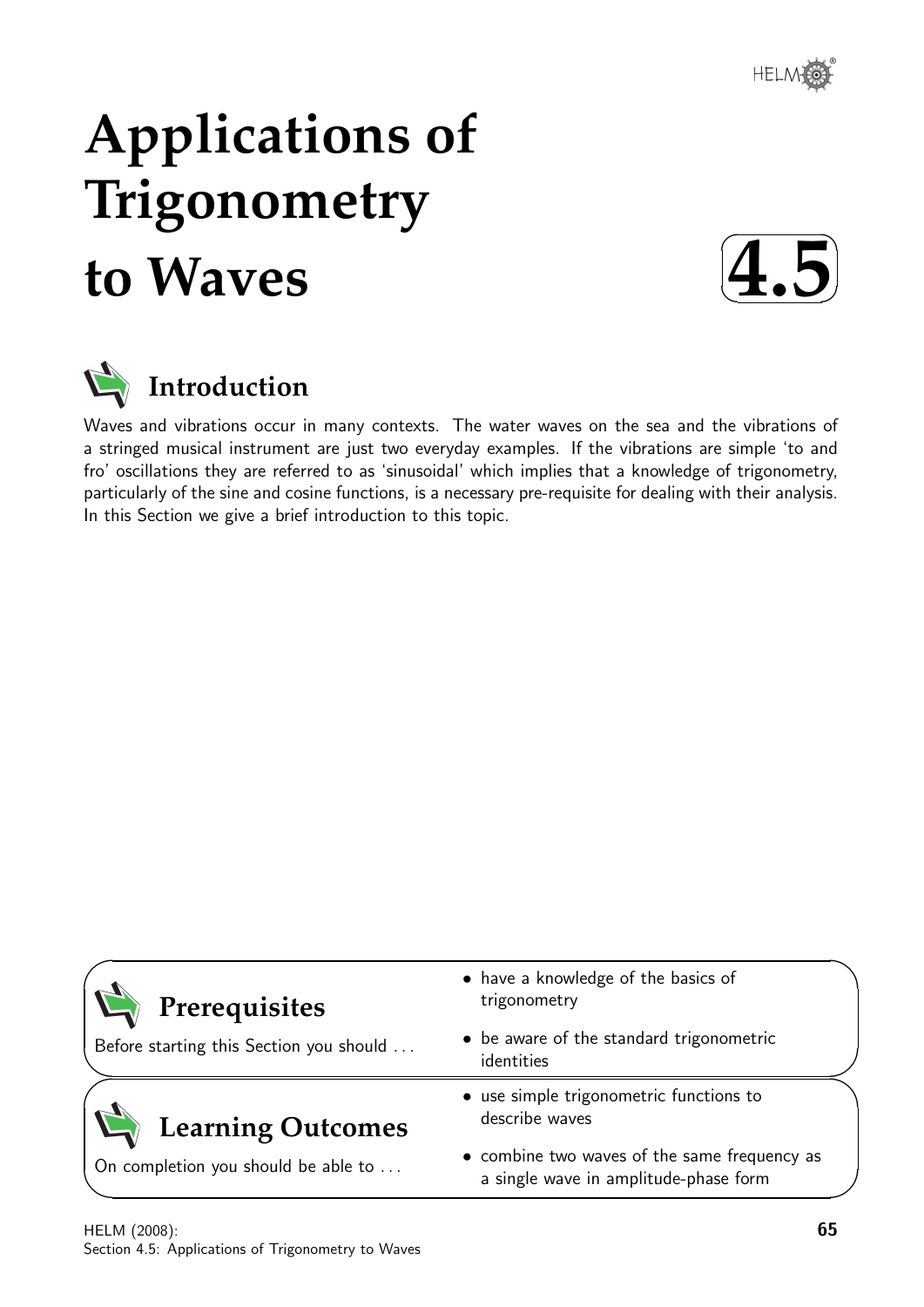# **1. Applications of trigonometry to waves**

# **Two-dimensional motion**

Suppose that a wheel of radius  $R$  is rotating anticlockwise as shown in Figure 38.



#### Figure 38

Assume that the wheel is rotating with an angular velocity  $\omega$  radians per second about O so that, in a time t seconds, a point  $(x, y)$  initially at position A on the rim of the wheel moves to a position B such that angle  $AOB = \omega t$  radians.

Then the coordinates  $(x, y)$  of B are given by

$$
x = OP = R\cos\omega t
$$

$$
y = OQ = PB = R\sin\omega t
$$

We know that both the standard sine and cosine functions have period  $2\pi$ . Since the angular velocity is  $\omega$  radians per second the wheel will make one complete revolution in  $\frac{2\pi}{\omega}$ ω seconds.

The time  $\frac{2\pi}{2}$ ω (measured in seconds in this case) for one complete revolution is called the **period** of rotation of the wheel. The number of complete revolutions per second is thus  $\frac{1}{7}$ T  $= f$  say which is called the **frequency** of revolution. Clearly  $f =$ 1 T = ω  $2\pi$ relates the three quantities

introduced here. The angular velocity  $\omega = 2\pi f$  is sometimes called the angular frequency.

# **One-dimensional motion**

The situation we have just outlined is two-dimensional motion. More simply we might consider one-dimensional motion.

An example is the motion of the projection onto the x-axis of a point B which moves with uniform angular velocity  $\omega$  round a circle of radius R (see Figure 39). As B moves round, its projection P moves to and fro across the diameter of the circle.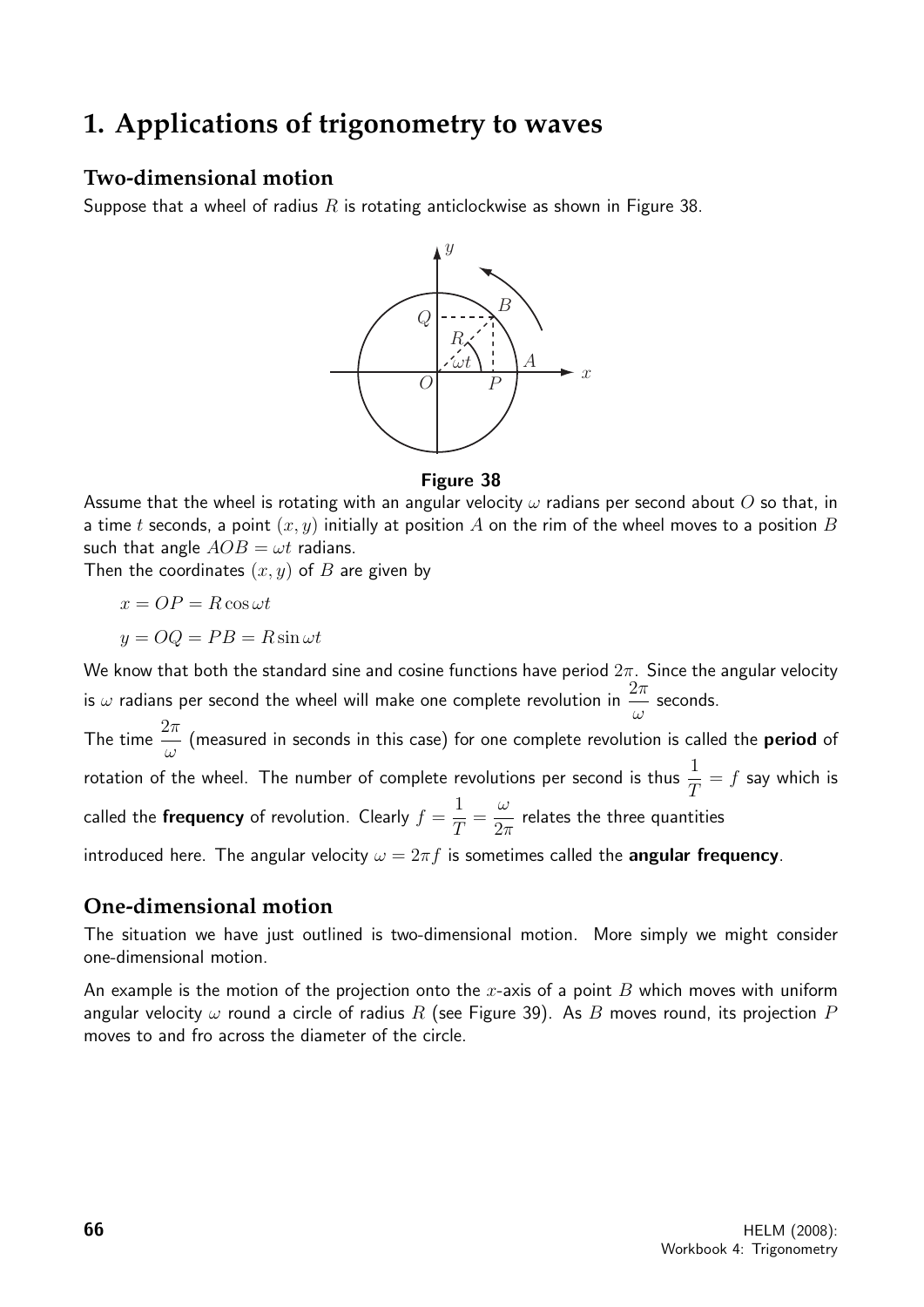



Figure 39

.

The position of  $P$  is given by

$$
x = R\cos\omega t\tag{1}
$$

Clearly, from the known properties of the cosine function, we can deduce the following:

- 1. x varies periodically with t with period  $T =$  $2\pi$ ω
- 2. x will have maximum value  $+R$  and minimum value  $-R$ .

(This quantity  $R$  is called the **amplitude** of the motion.)



Using  $(1)$  write down the values of  $x$  at the following times:

$$
t = 0, t = \frac{\pi}{2\omega}, t = \frac{\pi}{\omega}, t = \frac{3\pi}{2\omega}, t = \frac{2\pi}{\omega}.
$$

Your solution

| $\boldsymbol{t}$ | $\mathbf 0$ | $\pi$<br>$\overline{2\omega}$ | $\frac{\pi}{\omega}$ | $\frac{3\pi}{2\omega}$ | $2\pi$<br>$\omega$ |
|------------------|-------------|-------------------------------|----------------------|------------------------|--------------------|
| $\boldsymbol{x}$ |             |                               |                      |                        |                    |
|                  |             |                               |                      |                        |                    |

Answer

| $t\,$            | 0                | $\frac{\pi}{2\omega}$ | $\frac{\pi}{\omega}$ | $\frac{3\pi}{2\omega}$ | $\frac{2\pi}{\omega}$ |
|------------------|------------------|-----------------------|----------------------|------------------------|-----------------------|
| $\boldsymbol{x}$ | $\boldsymbol{R}$ | 0                     | $-R$                 | 0                      | $\boldsymbol{R}$      |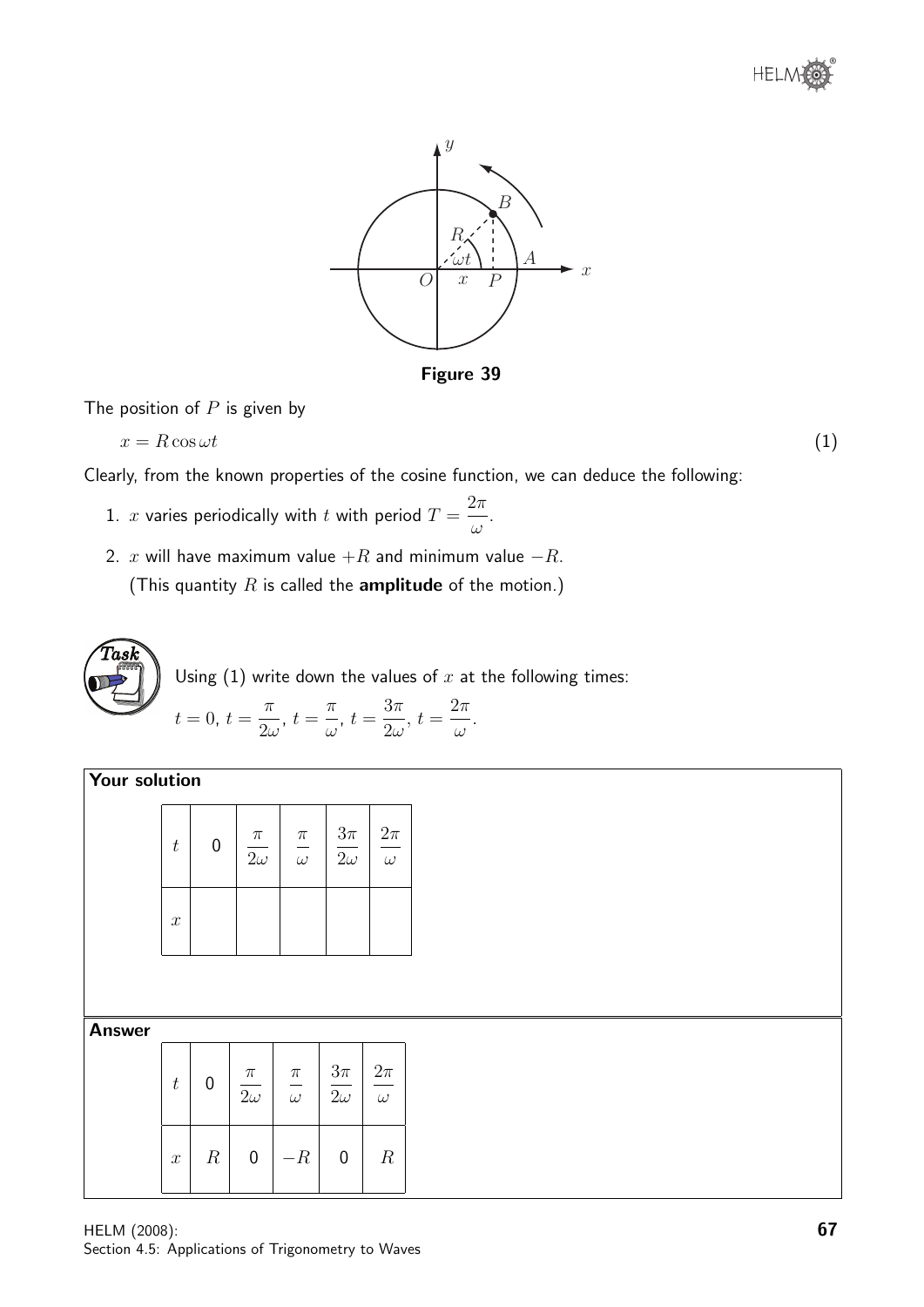Using (1) this 'to and fro' or 'vibrational' or 'oscillatory' motion between R and  $-R$  continues indefinitely. The technical name for this motion is simple harmonic. To a good approximation it is the motion exhibited (i) by the end of a pendulum pulled through a small angle and then released (ii) by the end of a hanging spring pulled down and then released. See Figure 40 (in these cases damping of the pendulum or spring is ignored).



Figure 40



Using your knowledge of the cosine function and the results of the previous Task sketch the graph of  $x$  against  $t$  where

$$
x = R\cos\omega t \quad \text{for } t = 0 \text{ to } t = \frac{4\pi}{\omega}
$$

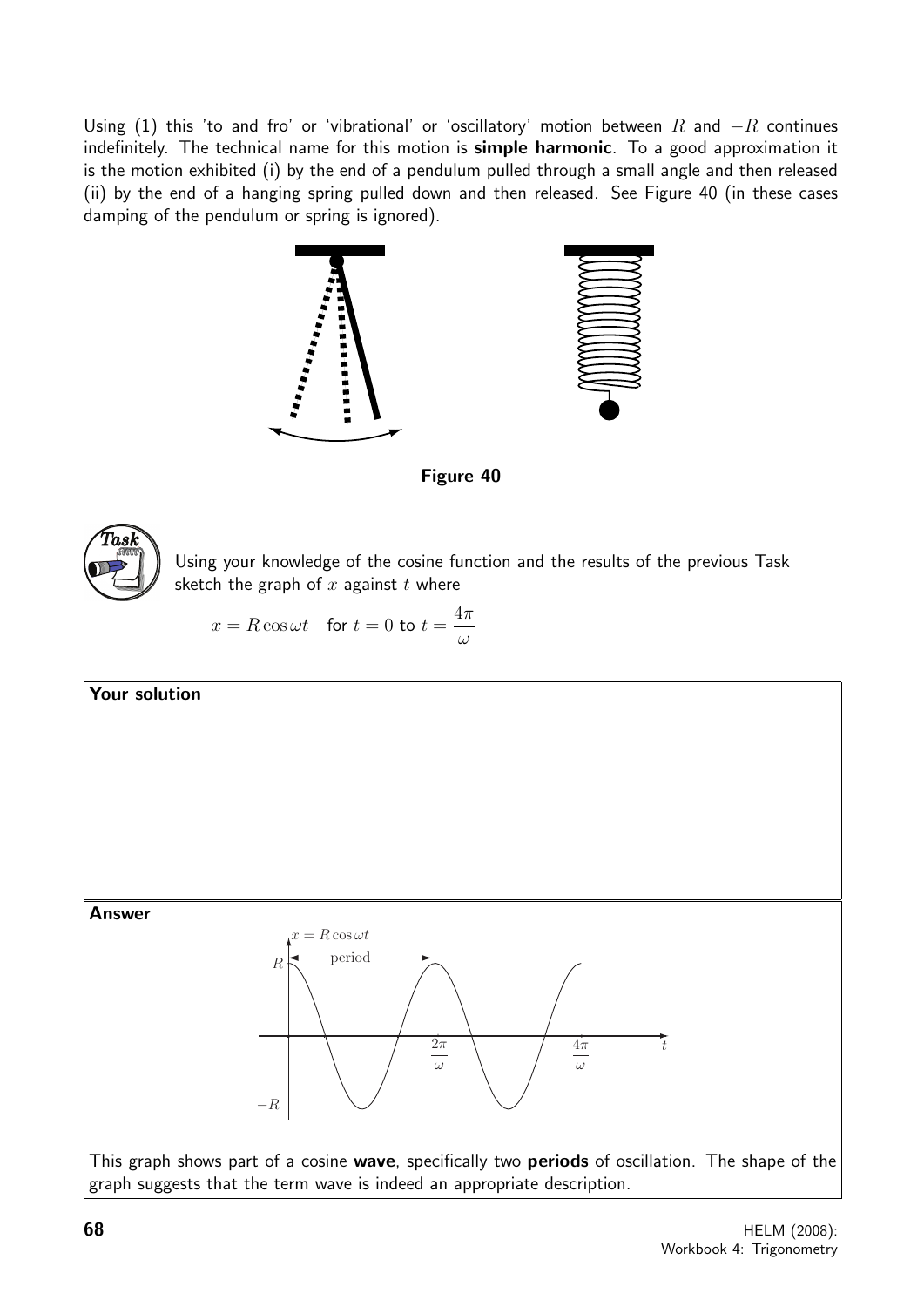We know that the **shape** of the cosine graph and the sine graph are identical but offset by  $\frac{\pi}{\alpha}$ 2 radians horizontally. Bearing this in mind, attempt the following Task.



Write the equation of the wave  $x(t)$ , part of which is shown in the following graph. You will need to find the period  $T$  and angular frequency  $\omega$ .



Your solution

#### Answer

From the shape of the graph we have a sine wave rather than a cosine wave. The amplitude is 5. The period  $T=4s$  so the angular frequency  $\omega=$  $2\pi$ 4 =  $\pi$ 2 . Hence  $x = 5 \sin \left( \frac{\pi t}{2} \right)$ 2  $\setminus$ .

The quantity  $x$ , a function of  $t$ , is referred to as the **displacement** of the wave.

# **Time shifts between waves**

We recall that  $\cos \left(\theta - \frac{\pi}{2}\right)$ 2  $\hat{y}=\sin\theta$  which means that the graph of  $x=\sin\theta$  is the same shape as that of  $x = \cos \theta$  but is shifted to the right by  $\frac{\pi}{2}$ 2 radians. Suppose now that we consider the waves

 $x_1 = R \cos 2t$   $x_2 = R \sin 2t$ 

Both have amplitude R, angular frequency  $\omega = 2$  rad s<sup>-1</sup>. Also

$$
x_2 = R\cos\left(2t - \frac{\pi}{2}\right) = R\cos\left[2\left(t - \frac{\pi}{4}\right)\right]
$$

The graphs of  $x_1$  against  $t$  and of  $x_2$  against  $t$  are said to have a time shift of  $\frac{\pi}{4}$ . Specifically  $x_1$  is ahead of, or 'leads'  $x_2$  by a time  $\frac{\pi}{4}$ s.

More generally, consider the following two sine waves of the same amplitude and frequency:

$$
x_1(t) = R\sin\omega t
$$
  

$$
x_2(t) = R\sin(\omega t - \alpha)
$$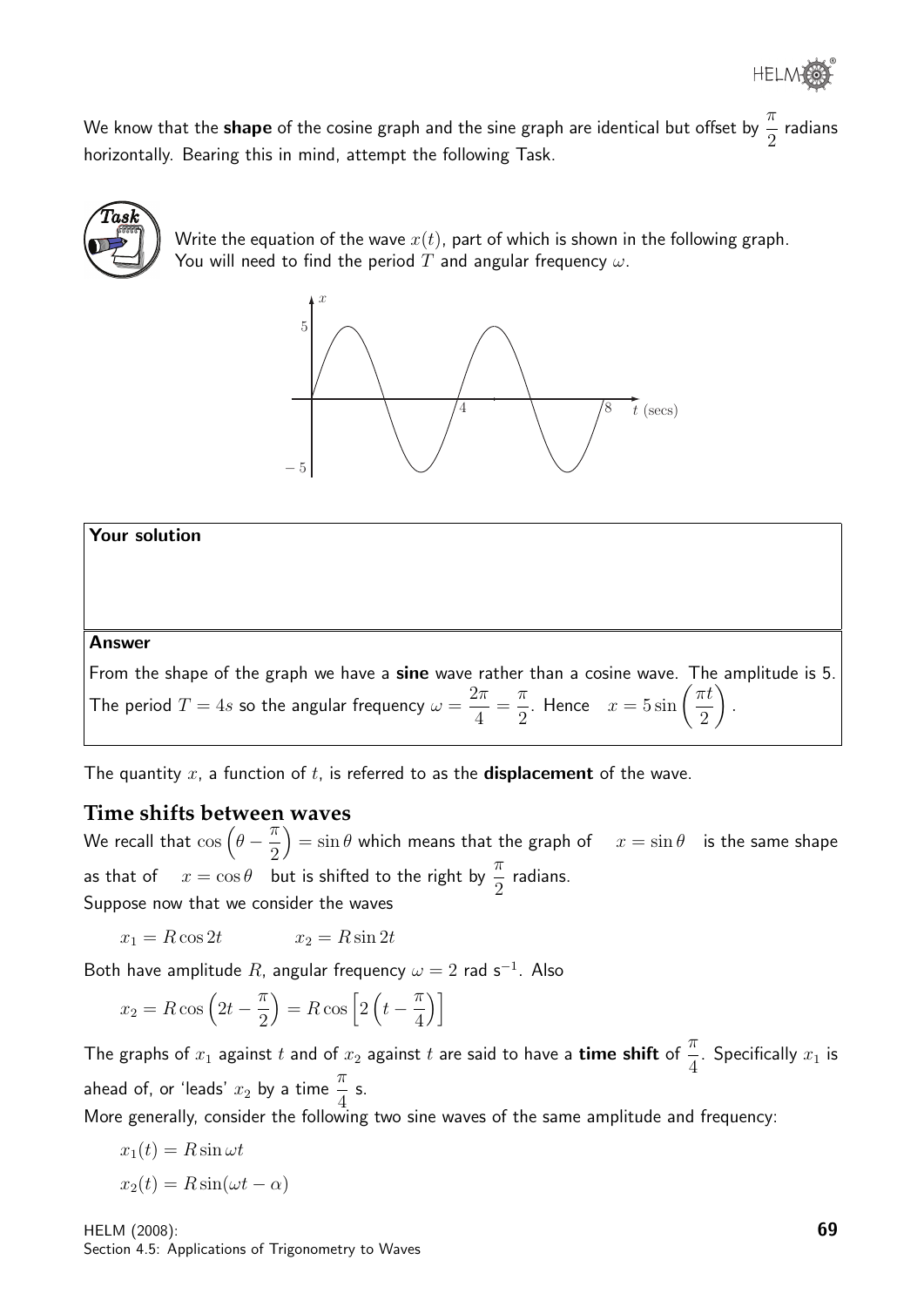Now  $x_1\left(t-\frac{\alpha}{\alpha}\right)$ ω  $= R \sin \left[\omega \left(t - \frac{\alpha}{2}\right)\right]$  $\left[\frac{\alpha}{\omega}\right]$  = R sin( $\omega t - \alpha$ ) =  $x_2(t)$ so it is clear that the waves  $x_1$  and  $x_2$  are shifted in time by  $\frac{\alpha}{\omega}$ . Specifically  $x_1$  leads  $x_2$  by  $\frac{\alpha}{\omega}$ (if  $\alpha > 0$ ).



Calculate the time shift between the waves

$$
x_1 = 3\cos(10\pi t)
$$
  

$$
x_2 = 3\cos(10\pi t + \frac{\pi}{4})
$$

where the time  $t$  is in seconds.

#### Your solution

#### Answer

Note firstly that the waves have the same amplitude 3 and angular frequency  $10\pi$  (corresponding to a common period  $\frac{2\pi}{10}$  $10\pi$ = 1 5 s) Now  $\cos\left(10\pi t + \right)$  $\pi$ 4  $= \cos \left( 10 \pi \right)$  $\sqrt{ }$  $t +$  $\left(\frac{1}{40}\right)$ so  $x_1$  $\sqrt{ }$  $t +$  $rac{1}{40}$  =  $x_2(t)$ . In other words the time shift is  $\frac{1}{4}$  $\frac{1}{40}$  s, the wave  $x_2$  **leads** the wave  $x_1$  by this amount. Alternatively we could say that  $x_1$  lags  $x_2$  by  $\frac{1}{40}$ s.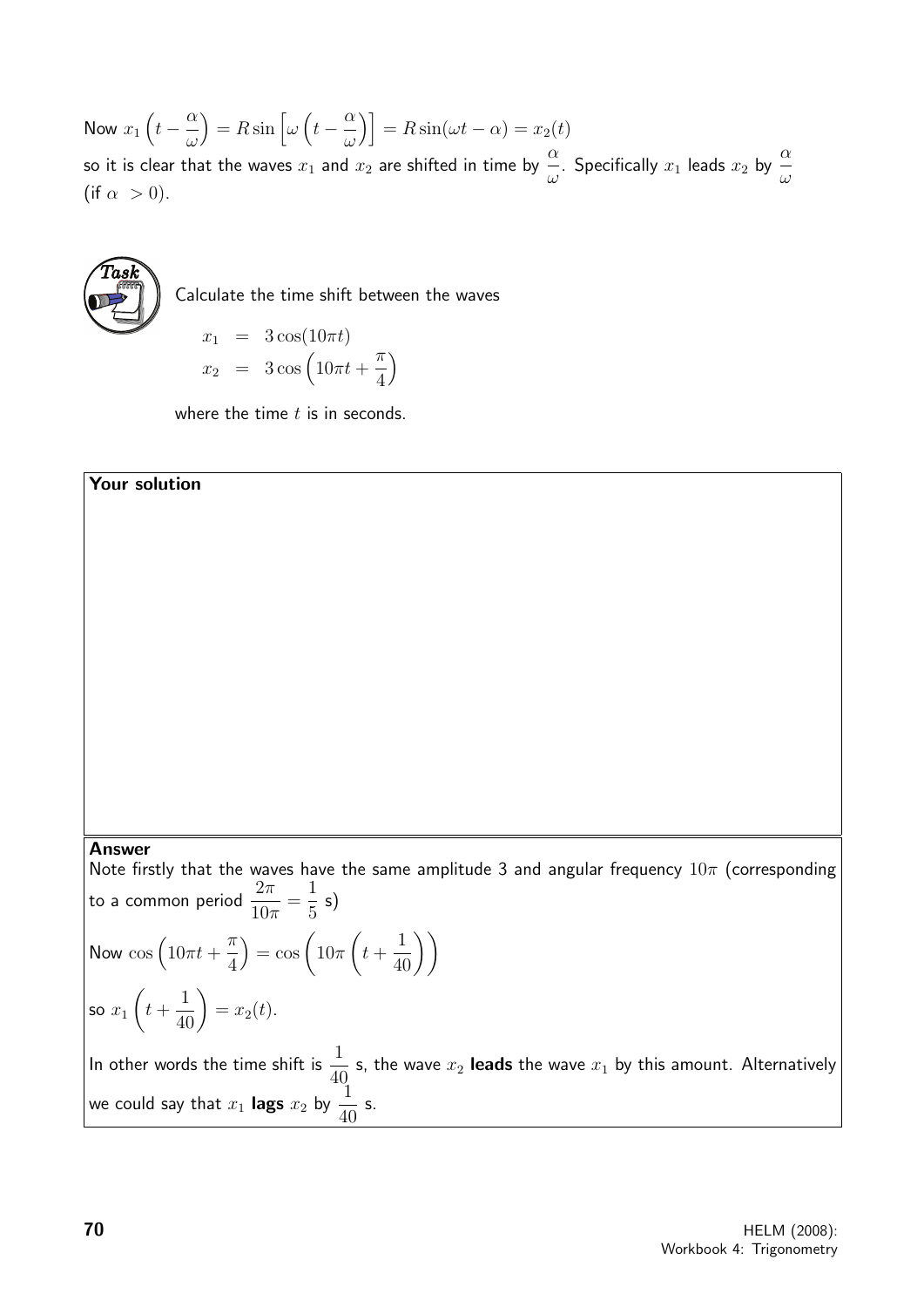



### **Combining two wave equations**

A situation that arises in some applications is the need to combine two trigonometric terms such as

 $A\cos\theta + B\sin\theta$  where A and B are constants.

For example this sort of situation might arise if we wish to combine two waves of the same frequency but not necessarily the same amplitude or phase. In particular we wish to be able to deal with an expression of the form

 $R_1 \cos \omega t + R_2 \sin \omega t$ 

where the individual waves have, as we have seen, a time shift of  $\frac{\pi}{2}$  $2\omega$ or a phase difference of  $\frac{\pi}{6}$ 2 .

# **General Theory**

Consider an expression  $A\cos\theta + B\sin\theta$ . We seek to transform this into the single form  $C \cos(\theta - \alpha)$  (or  $C \sin(\theta - \alpha)$ ), where C and  $\alpha$  have to be determined. The problem is easily solved with the aid of trigonometric identities.

We know that

 $C \cos(\theta - \alpha) \equiv C(\cos \theta \cos \alpha + \sin \theta \sin \alpha)$ 

Hence if  $A\cos\theta + B\sin\theta = C\cos(\theta - \alpha)$  then

 $A\cos\theta + B\sin\theta = (C\cos\alpha)\cos\theta + (C\sin\alpha)\sin\theta$ 

For this to be an identity (true for all values of  $\theta$ ) we must be able to equate the coefficients of  $\cos \theta$ and  $\sin \theta$  on each side.

Hence

$$
A = C \cos \alpha \qquad \text{and} \qquad B = C \sin \alpha \tag{2}
$$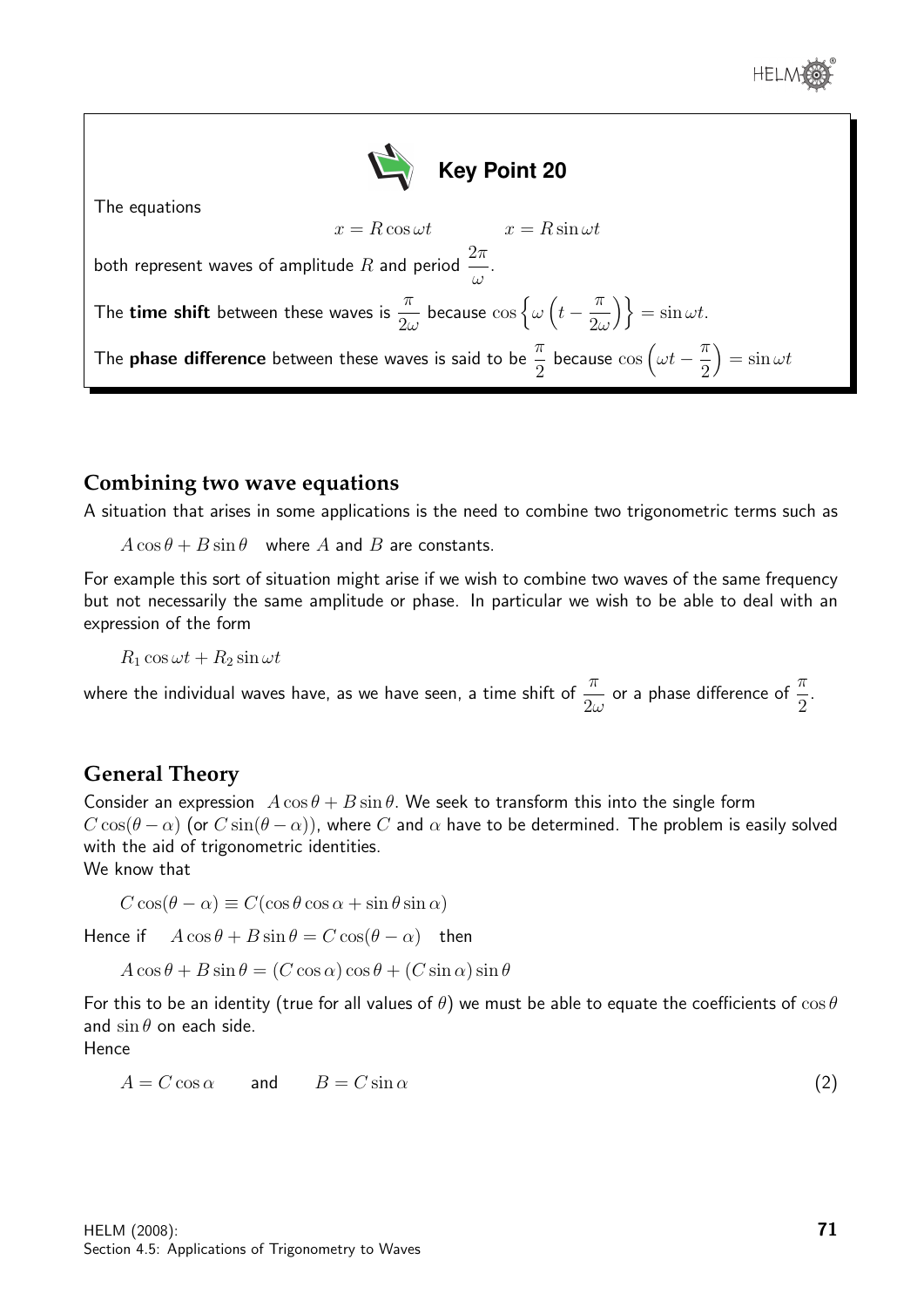

By squaring and adding the Equations (2), obtain  $C$  in terms of  $A$  and  $B$ .





By eliminating  $C$  from Equations (2) and using the result of the previous Task, obtain  $\alpha$  in terms of A and B.

#### Answer

By division,  $\frac{B}{4}$ A =  $C \sin \alpha$  $C \cos \alpha$  $=$  tan  $\alpha$  so  $\alpha$  is obtained by solving tan  $\alpha =$ B A . However, care must be taken to obtain the correct quadrant for  $\alpha$ .

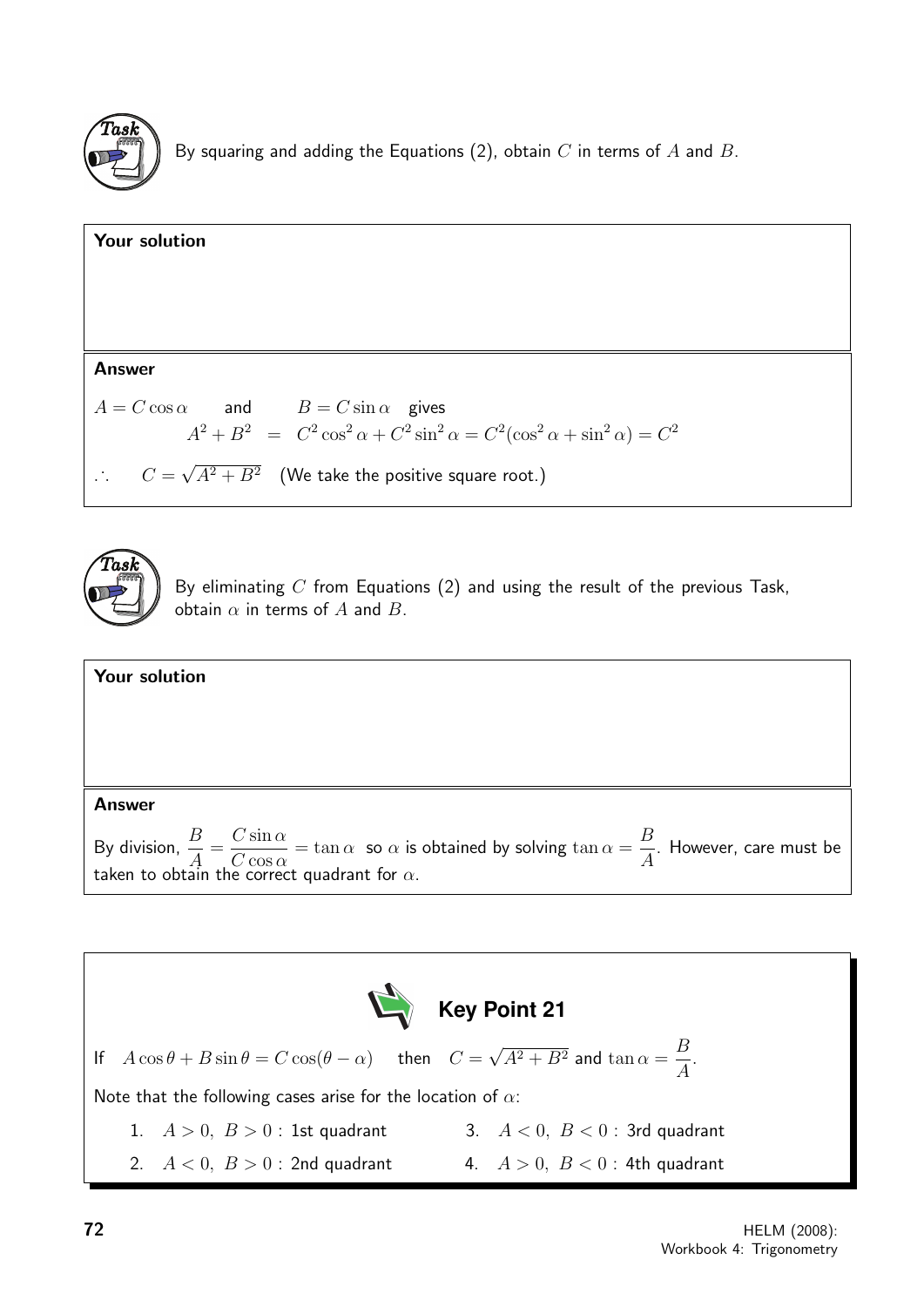

In terms of waves, using Key Point 21 we have

 $R_1 \cos \omega t + R_2 \sin \omega t = R \cos(\omega t - \alpha)$ 

where  $R=\sqrt{R_{1}^{2}+R_{2}^{2}}$  and  $\tan\alpha=\frac{R_{2}}{R_{2}}$  $R_1$ .

The form  $R \cos(\omega t - \alpha)$  is said to be the **amplitude/phase** form of the wave.



- (b)  $-3\cos\theta + 3\sin\theta$
- (c)  $-3\cos\theta 3\sin\theta$
- (d)  $3 \cos \theta 3 \sin \theta$

#### Solution

In each case  $C=$ √  $A^2 + B^2 =$  $\sqrt{9+9} = \sqrt{18}$ 

- (a) tan  $\alpha =$ B A = 3 3  $= 1$  gives  $\alpha = 45^{\circ}$  (A and B are both positive so the first quadrant is the correct one.) Hence  $3\cos\theta + 2\sin\theta =$ √  $\sqrt{18} \cos(\theta - 45^\circ) = \sqrt{18} \cos\left(\theta - \frac{\pi}{4}\right)$ 4  $\setminus$
- (b) The angle  $\alpha$  must be in the second quadrant as  $A = -3 < 0$ ,  $B = +3 > 0$ . By calculator :  $\tan \alpha = -1$  gives  $\alpha = -45^{\circ}$  but this is in the 4th quadrant. Remembering that  $\tan\alpha$  has period  $\pi$  or  $180^\circ$  we must therefore add  $180^\circ$  to the calculator value to obtain the correct  $\alpha$  value of  $135^\circ$ . Hence

 $-3\cos\theta + 3\sin\theta =$ √  $\overline{18} \cos(\theta - 135^\circ)$ 

(c) Here  $A = -3$ ,  $B = -3$  so  $\alpha$  must be in the 3rd quadrant.  $\tan \alpha =$ −3 −3  $= 1$  giving  $\alpha = 45^{\circ}$  by calculator. Hence adding  $180^{\circ}$  to this tells us that

> $-3\cos\theta - 3\sin\theta =$ √  $\overline{18} \cos(\theta - 225^\circ)$

(d) Here  $A = 3$   $B = -3$  so  $\alpha$  is in the 4th quadrant.  $\tan \alpha = -1$  gives us (correctly)  $\alpha=-45^{\circ}$  so

> $3\cos\theta - 3\sin\theta =$ √  $\overline{18} \cos(\theta + 45^\circ).$

Note that in the amplitude/phase form the angle may be expressed in degrees or radians.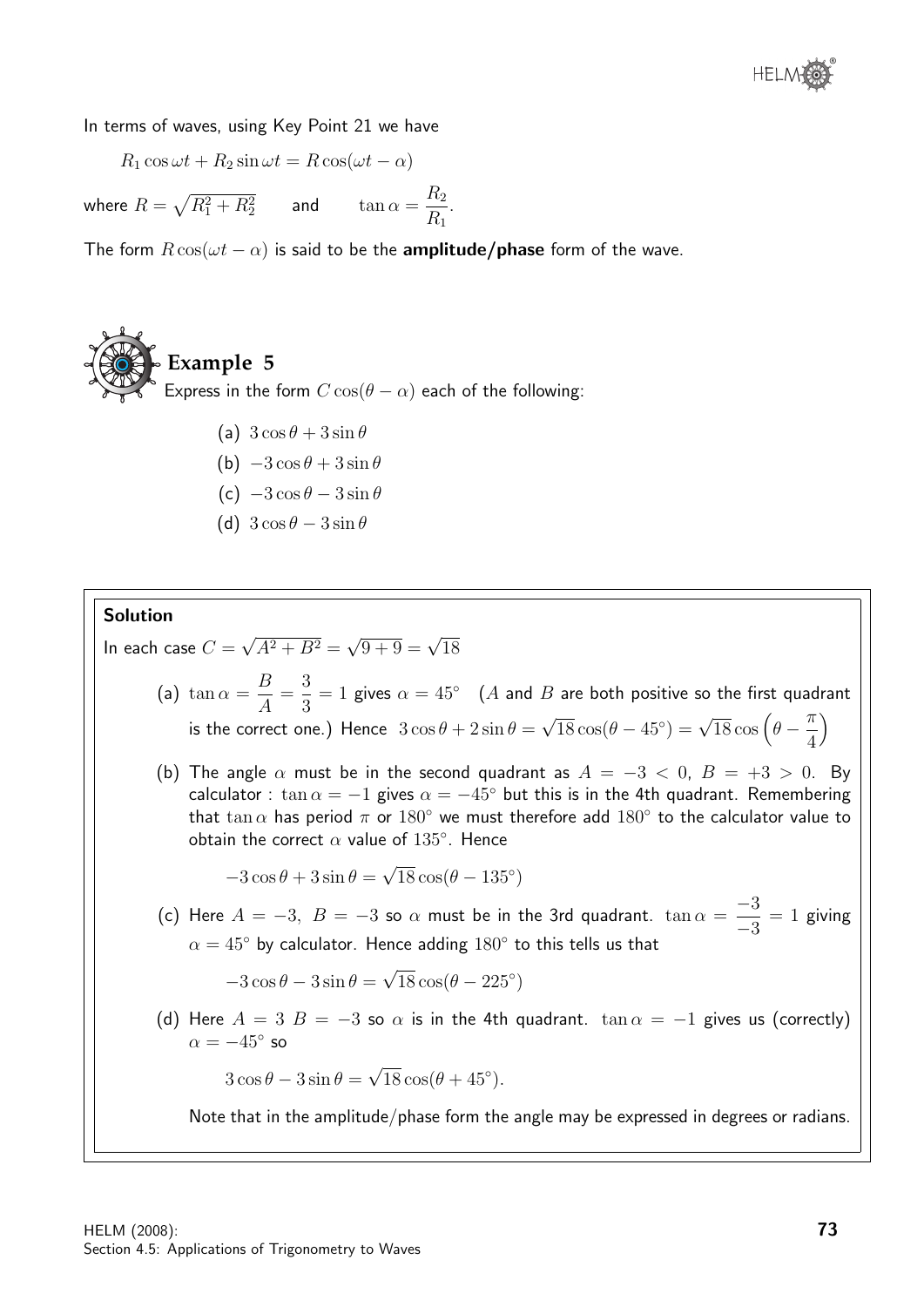

Write the wave form  $x = 3 \cos \omega t + 4 \sin \omega t$  in amplitude/phase form. Express the phase in radians to 3 d.p..

# Your solution Answer We have  $x = R \cos(\omega t - \alpha)$  where  $R =$ √  $\sqrt{3^2 + 4^2} = 5$  and  $\tan \alpha = \frac{4}{3}$  $rac{4}{3}$  from which, using the calculator in radian mode,  $\alpha=0.927$  radians. This is in the first quadrant  $\big(0<\alpha<$  $\pi$ which is

2 correct since  $A = 3$  and  $B = 4$  are both positive. Hence  $x = 5 \cos(\omega t - 0.927)$ .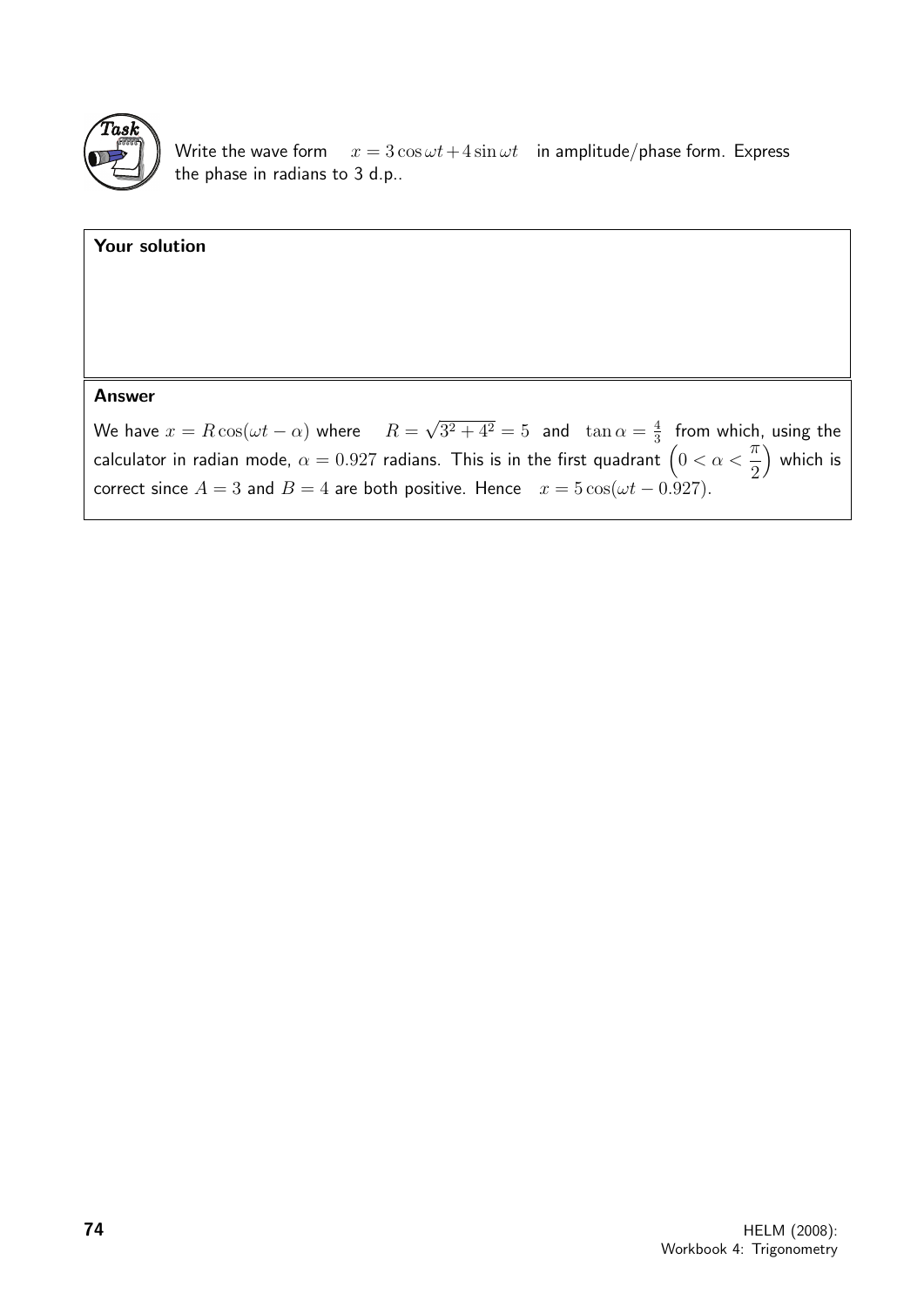

#### **Exercises**

- 1. Write down the amplitude and the period of 5  $rac{5}{2}\sin 2\pi t$ .
- 2. Write down the amplitude, frequency and time shift of

(a) 
$$
y = 3\sin\left(2t - \frac{\pi}{3}\right)
$$
 (b)  $y = 15\cos\left(5t - \frac{3\pi}{2}\right)$ 

- 3. The current in an a.c. circuit is  $i(t) = 30 \sin 120 \pi t$  amp where t is measured in seconds. What is the maximum current and at what times does it occur?
- 4. The depth  $y$  of water at the entrance to a small harbour at time  $t$  is  $\left(t-\frac{\pi}{2}\right)$ 2  $+k$

where  $k$  is the average depth. If the tidal period is 12 hours, the depths at high tide and low tide are 18 metres and 6 metres respectively, obtain  $a, b, k$  and sketch two cycles of the graph of  $y$ .

5. The Fahrenheit temperature at a certain location over 1 complete day is modelled by

$$
F(t) = 60 + 10\sin\frac{\pi}{12}(t - 8) \qquad 0 \le t \le 24
$$

where  $t$  is in the time in hours after midnight.

- (a) What are the temperatures at 8.00 am and 12.00 noon?
- (b) At what time is the temperature  $60^{\circ}$ F?
- (c) Obtain the maximum and minimum temperatures and the times at which they occur.
- 6. In each of the following write down expressions for time-shifted sine and time-shifted cosine functions that satisfy the given conditions:
	- (a) Amplitude 3, Period  $\frac{2\pi}{2}$ 3 , Time shift  $\frac{\pi}{2}$ 3
	- (b) Amplitude 0.7, Period 0.5, Time shift 4.
- 7. Write the a.c. current  $i = 3\cos 5t + 4\sin 5t$  in the form  $i = C\cos(5\pi \alpha)$ .
- 8. Show that if  $A\cos \omega t + B\sin \omega t = C\sin(\omega t + \alpha)$  then

$$
C = \sqrt{A^2 + B^2}
$$
,  $\cos \alpha = \frac{B}{C}$ ,  $\sin \alpha = \frac{A}{C}$ .

9. Using Exercise 8 express the following in the amplitude/phase form  $C \sin(\omega t + \alpha)$ 

(a) 
$$
y = -\sqrt{3} \sin 2t + \cos 2t
$$
   
 (b)  $y = \cos 2t + \sqrt{3} \sin 2t$ 

10. The motion of a weight on a spring is given by  $y =$ 2 3  $\cos 8t - \frac{1}{6}$ 6  $\sin 8t$ .

Obtain C and  $\alpha$  such that  $y = C \sin(8t + \alpha)$ 

11. Show that for the two a.c. currents

$$
i_1 = \sin\left(\omega t + \frac{\pi}{3}\right) \quad \text{and} \quad i_2 = 3\cos\left(\omega t - \frac{\pi}{6}\right) \text{ then } i_1 + i_2 = 4\cos\left(\omega t - \frac{\pi}{6}\right).
$$

HELM (2008): Section 4.5: Applications of Trigonometry to Waves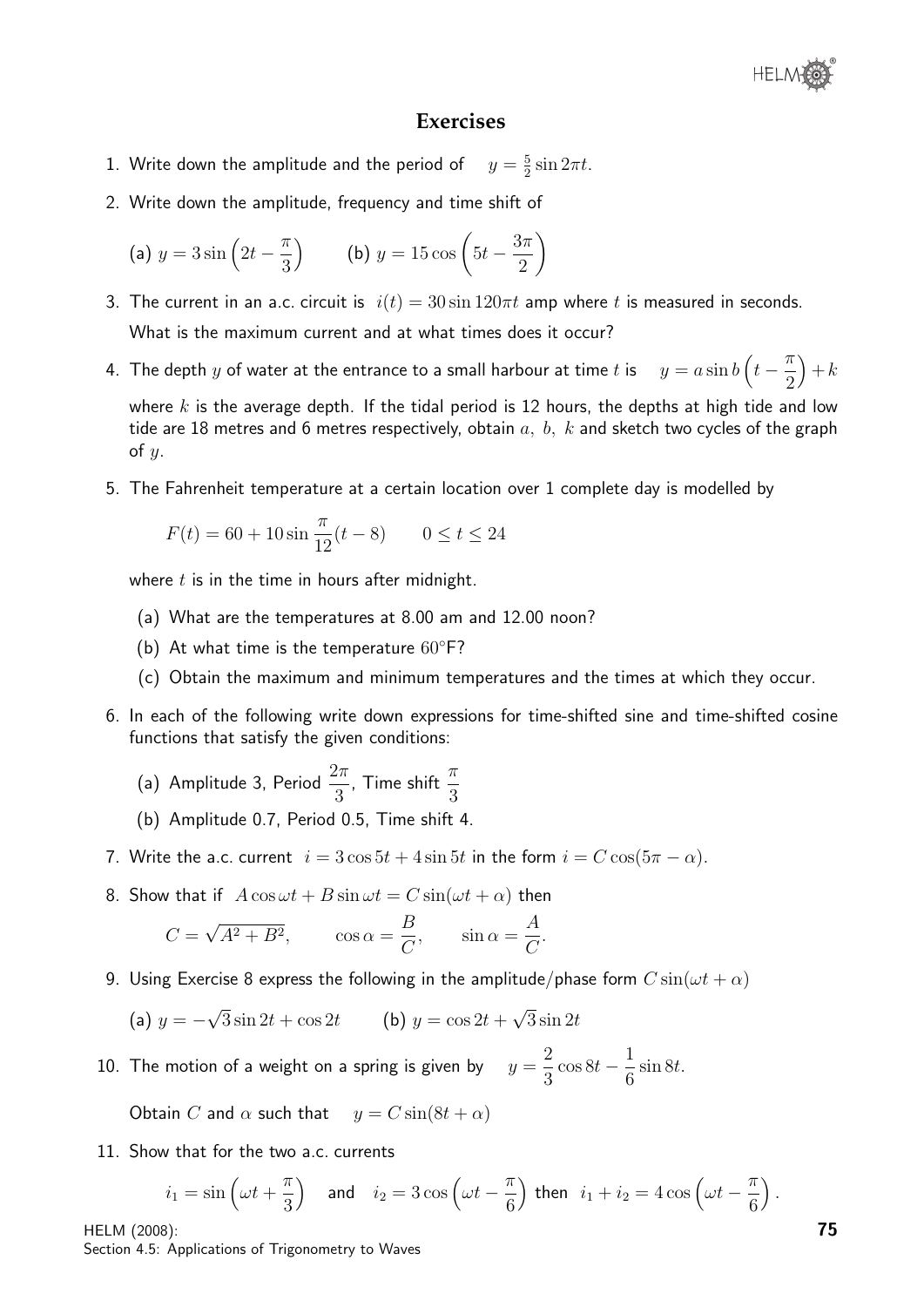12. Show that the power  $P =$  $v^2$  $\frac{v}{R}$  in an electrical circuit where  $v = V_0 \cos \left(\omega t + \frac{\pi}{4}\right)$  $\frac{\pi}{4}$ ) is

$$
P = \frac{V_0^2}{2R}(1 - \sin 2\omega t)
$$

13. Show that the product of the two signals

$$
f_1(t) = A_1 \sin \omega t \qquad f_2(t) = A_2 \sin \{ \omega (t + \tau) + \phi \} \qquad \text{is given by}
$$

$$
f_1(t) f_2(t) = \frac{A_1 A_2}{2} \{ \cos(\omega \tau + \phi) - \cos(2\omega t + \omega \tau + \phi) \}.
$$

#### Answers

1.  $y =$ 5 2  $\sin 2\pi t$  has amplitude  $\frac{5}{8}$ 2 . The period is  $\frac{2\pi}{2}$  $2\pi$  $= 1$ . Check:  $y(t + 1) = \frac{5}{2}$ 2  $\sin(2\pi(t+1)) = \frac{5}{2}$ 2  $\sin(2\pi t + 2\pi) = \frac{5}{5}$ 2  $\sin 2\pi t = y(t)$ 2. (a) Amplitude 3, Period  $\frac{2\pi}{2}$ 2  $=\pi$ . Writing  $y = 3\sin 2\left(t - \frac{\pi}{6}\right)$ 6 we see that there is a time shift of  $\frac{\pi}{c}$ 6 in this wave compared with  $y = 3 \sin 2t$ . (b) Amplitude 15, Period  $\frac{2\pi}{\epsilon}$ 5 . Clearly  $y = 15 \cos 5 \left( t - \frac{3\pi}{10} \right)$ so there is a time shift of  $3\pi$ 10 compared with  $y = 15 \cos 5t$ . 3. Maximum current  $= 30$  amps at a time t such that  $120\pi t =$  $\pi$ 2 . i.e.  $t =$ 1 240 s. This maximum will occur again at  $\left(\frac{1}{24}\right)$ 240  $+$  $\left(\frac{n}{60}\right)$  $s, \, n = 1, 2, 3, \ldots$ 4.  $y = a \sin \left\{ b \left( t - \frac{\pi}{2} \right) \right\}$ 2  $\{\} + h$ . The period is  $\frac{2\pi}{h}$ b  $= 12$  hr  $\therefore$   $b =$  $\pi$ 6  $hr^{-1}$ . Also since  $y_{\text{max}} = a + k$  y<sub>min</sub> =  $-a + k$  we have  $a + k = 18$   $a = + k = 6$  so  $k = 12$ m,  $a = 6$  m. i.e.  $y = 6 \sin \left\{\frac{\pi}{6}\right\}$ 6  $\left(t-\frac{\pi}{2}\right)$ 2  $\{\} + 12.$ 5.  $F(t) = 60 + 10 \sin \frac{\pi}{16}$ 12  $(t - 8)$  0 ≤ t < 24 (a) At  $t = 8$ : temp = 60°F. At  $t = 12$ : temp = 60 + 10 sin  $\frac{\pi}{2}$ 3  $= 68.7$ °F (b)  $F(t) = 60$  when  $\frac{\pi}{16}$ 12  $(t-8) = 0, \pi, 2\pi, \ldots$  giving  $t-8 = 0, 12, 24, \ldots$  hours so  $t = 8, 20, 32, ...$  hours i.e. in 1 day at  $t = 8$  (8.00 am) and  $t = 20$  (8.00 pm) (c) Maximum temperature is  $70^\circ$  F when  $\frac{\pi}{16}$ 12  $(t = 8) = \frac{\pi}{2}$ 2 i.e. at  $t = 14$  (2.00 pm). Minimum temperature is  $50^{\circ}$ F when  $\frac{\pi}{16}$ 12  $(t-8) = \frac{3\pi}{8}$ 2 i.e. at  $t = 26$  (2.00 am).